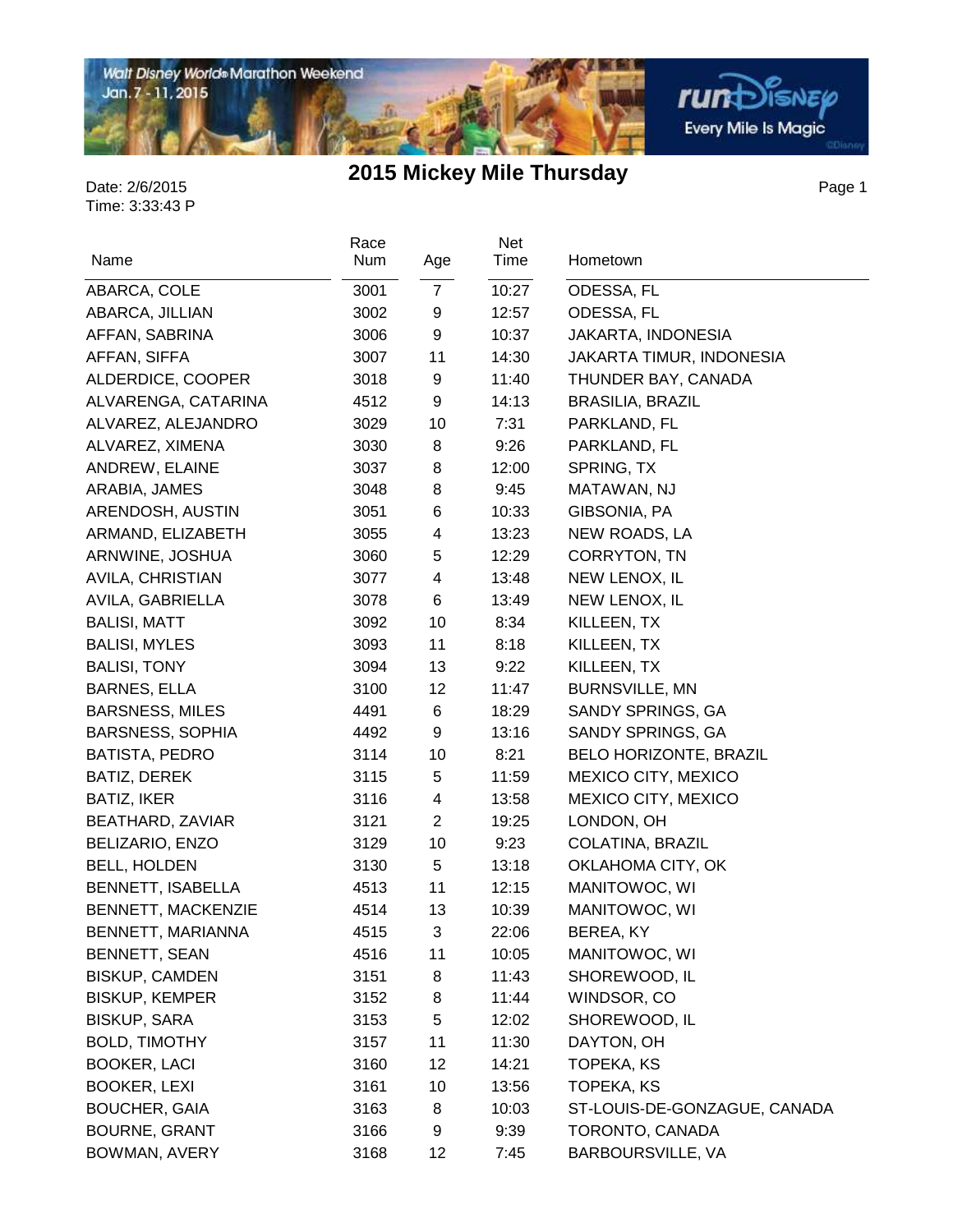| Name                        | Race<br>Num | Age                     | Net<br>Time | Hometown                               |
|-----------------------------|-------------|-------------------------|-------------|----------------------------------------|
| BRAGA DA SILVA, LETÃ-CIA    | 3174        | 10                      | 19:30       |                                        |
| BRAY-GONZALES, PHILLIP      | 3176        | 10                      | 14:13       | RIO DE JANEIRO, BRAZIL<br>OAKVILLE, WA |
| <b>BRESLIN, ADEN</b>        | 3179        | $\overline{7}$          | 7:41        | SACRAMENTO, CA                         |
| <b>BRESLIN, CHAD</b>        | 4530        | 10                      | 9:38        | SACRAMENTO, CA                         |
| BRETANA, LUCAS              | 3181        | 5                       | 15:56       | GUAYNABO, PR                           |
| BREWER, ZANE                | 3182        | $\overline{\mathbf{4}}$ | 19:28       | SPRINGFIELD, MO                        |
| BREWER, ZOE                 | 3183        | 5                       | 12:35       | SPRINGFIELD, MO                        |
| <b>BROCKETTI, ERIC</b>      | 3186        | 4                       | 12:11       | FAIRFAX, VA                            |
| <b>BROCKETTI, JACOB</b>     | 3187        | 6                       | 12:09       | FAIRFAX, VA                            |
| BROWN, JOCELYN              | 3193        | 5                       | 15:53       | PEACHTREE CORNERS, GA                  |
| <b>BUCKHANNAN, JASE</b>     | 3195        | 4                       | 15:22       | OXFORD, AL                             |
| BUCKHANNAN, MASON           | 3196        | 6                       | 12:07       | OXFORD, AL                             |
| <b>BURNETT, BRIDGET</b>     | 3203        | 5                       | 13:51       | PEACHTREE CITY, GA                     |
| <b>BUTLER, DONOVAN</b>      | 3208        | 9                       | 9:19        | FAIRFIELD, CA                          |
| <b>BUTLER, JUSTIN</b>       | 3209        | $\overline{7}$          | 14:10       | FAIRFIELD, CA                          |
| CALDAS, EDUARDA             | 3212        | 11                      | 15:37       | RIO DE JANEIRO, BRAZIL                 |
| CARDO, WILL                 | 3220        | $\overline{7}$          | 9:43        | CENTER POINT, IA                       |
| CARDONA SANTIAGO, GILBERTO  | 3221        | $\overline{7}$          | 20:29       | SANTA ISABEL, PR                       |
| CARVALHO, ERIC              | 3230        | 9                       | 12:56       | SãO PAULO, BRAZIL                      |
| CASTILLO, SAMANTHA          | 3235        | $\overline{7}$          | 12:01       | MIAMI, FL                              |
| CASTILLO, SOPHIA            | 3236        | 8                       | 10:12       | MIAMI, FL                              |
| CASTRO, GEROGINA            | 3237        | 8                       | 13:40       | CAMPECHE, MEXICO                       |
| CASTRO, JORGE               | 3238        | $\overline{7}$          | 13:41       | CAMPECHE, MEXICO                       |
| CASTRO, MARIELA             | 3239        | 11                      | 13:25       | CAMPECHE, MEXICO                       |
| CATO, DJ                    | 3241        | $\overline{7}$          | 10:42       | <b>WILMINGTON, NC</b>                  |
| CEDENO, ESTEBAN             | 3243        | 9                       | 12:02       | ALAJUELA, COSTA RICA                   |
| CENTA, VITORIA              | 3244        | 13                      | 14:00       | CURITIBA, BRAZIL                       |
| CHAN SEUN KOON, SARAH       | 3249        | 9                       | 15:11       | MONTREAL, CANADA                       |
| CHARLESWORTH, MASON         | 3250        | 10                      | 9:46        | WAUKESHA, WI                           |
| CHRISTENSEN, SOPHIA         | 3264        | 7                       | 14:10       | SUNNYVALE, CA                          |
| CLARKE, JOSHUAY             | 4517        | 13                      | 11:10       | PORTSMOUTH, VA                         |
| CLEMENT, ELIZABTH           | 3275        | 11                      | 13:02       | MONTGOMERY, AL                         |
| <b>CLEMENT, PETER</b>       | 3276        | 9                       | 12:57       | MONTGOMERY, AL                         |
| <b>COCHRAN, CHARLES</b>     | 3280        | 8                       | 10:26       | <b>GRAND ISLE, VT</b>                  |
| COCHRAN, DANIEL             | 3281        | 6                       | 12:55       | <b>GRAND ISLE, VT</b>                  |
| COMISKEY, RYAN              | 4531        | 10                      | 10:34       | DENTON, TX                             |
| COTTINGHAM, EMMA            | 4493        | 9                       | 9:17        | NORTH STONINGTON, CT                   |
| COULTER, MAX                | 3306        | 10                      | 12:32       | <b>GLENROCK, WY</b>                    |
| COZZO, MARIANA              | 4494        | 9                       | 19:10       | SAO PAULO, BRAZIL                      |
| CRAIG, PETER                | 3311        | 8                       | 10:41       | STUART, FL                             |
| CRISCI, GABRIELLA           | 3312        | 9                       | 15:58       | EASTON, PA                             |
| CRORY, AIDAN                | 3315        | 8                       | 14:50       | FINLEYVILLE, PA                        |
| DE LA VEGA OLASCOAGA, RAFAE | 3345        | 9                       | 7:46        | WYLIE, TX                              |
| DELVALLE, ALFREDO           | 3353        | 7                       | 13:08       | CAROLINA, PR                           |
| DELVALLE, FAVIAN            | 3354        | 5                       | 14:25       | CAROLINA, PR                           |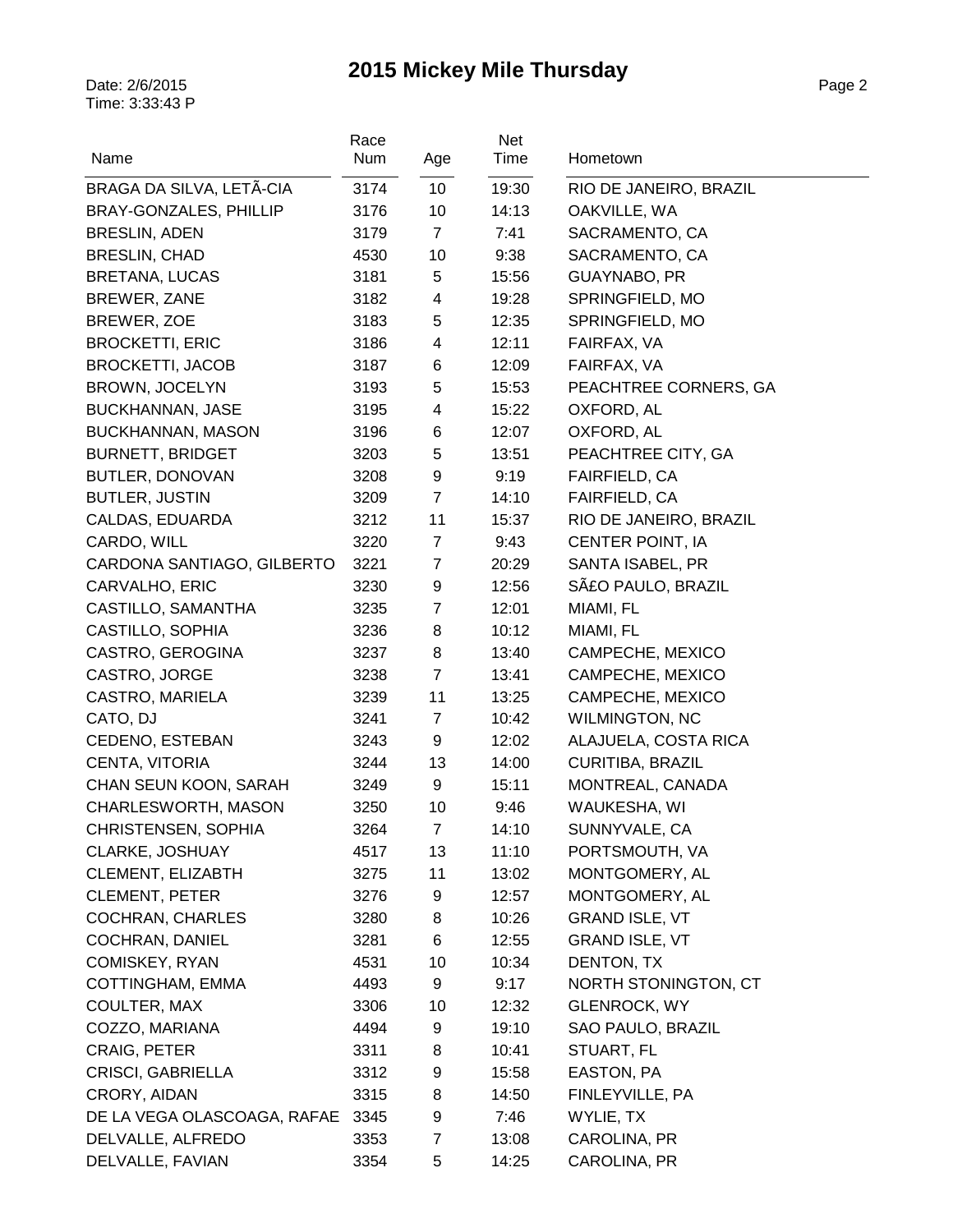| Name                                 | Race<br>Num | Age              | Net<br>Time | Hometown                   |
|--------------------------------------|-------------|------------------|-------------|----------------------------|
|                                      |             |                  |             |                            |
| DESTAILLEUR, MANUELA                 | 3359        | 9                | 13:28       | SAO PAULO, BRAZIL          |
| DILDAY, ROBERT                       | 3370        | 10               | 9:52        | SAN ANTONIO, TX            |
| DRISCOLL, CASEY                      | 3389        | 9                | 9:09        | NEENAH, WI                 |
| DRISCOLL, RILEY                      | 3390        | 13               | 8:21        | NEENAH, WI                 |
| DURAN, NATALIA                       | 3397        | 9                | 8:07        | WYLIE, TX                  |
| EDLING, CHASE                        | 3399        | 5                | 10:36       | OLDSMAR, FL                |
| EVANS, JACKSON                       | 3415        | 6                | 12:06       | QUEEN CREEK, AZ            |
| <b>EVANS, PAYTON</b>                 | 3416        | 8                | 9:52        | QUEEN CREEK, AZ            |
| EVANS, SYDNEY                        | 3417        | $\boldsymbol{9}$ | 10:22       | QUEEN CREEK, AZ            |
| FAUL, ELISABETH                      | 3421        | 12               | 9:44        | COLCHESTER, VT             |
| <b>FLOWERS, TATE</b>                 | 3440        | 8                | 12:21       | OREGON CITY, OR            |
| FLOYD, BILLY                         | 3441        | 11               | 13:43       | PALM BAY, FL               |
| FLOYD, TIMMY                         | 3443        | $\overline{7}$   | 12:32       | PALM BAY, FL               |
| FONSECA, MARIA EDUARDA               | 3447        | 10               | 12:19       | SAO PAULO, BRAZIL          |
| FROUDE, SAMANTHA                     | 3461        | $5\,$            | 11:02       | FREDERICK, MD              |
| FRY, JAMIE                           | 3462        | 12               | 6:53        | CARLINGFORD, AUSTRALIA     |
| FURUYAMA, AIRI                       | 3466        | 12               | 8:35        | KAMAGAYA, JAPAN            |
| GALICIA TEJADA, CESAR SANTIA         | 3470        | $\overline{7}$   | 12:01       | GUATEMALA, GUATEMALA       |
| <b>GALICIA TEJADA, JULIO SEBASTI</b> | 3471        | 9                | 14:21       | GUATEMALA, GUATEMALA       |
| GAMA, RAFAELA                        | 3476        | 8                | 10:28       | RIO DE JANEIRO, BRAZIL     |
| GARBANZOS, LEE                       | 3477        | 10               | 13:01       | HARRISBURG, PA             |
| GARBANZOS, SETH                      | 3478        | 11               | 13:46       | HARRISBURG, PA             |
| GARBI, CAUE                          | 3479        | 10               | 11:43       | BRASÃ-LIA, BRAZIL          |
| GARBI, GIOVANA                       | 3480        | 12               | 11:44       | BRASÃ-LIA, BRAZIL          |
| GARBULHA, JOãO VITOR                 | 3481        | 11               | 11:02       | <b>BRASILIA, BRAZIL</b>    |
| <b>GARCIA, ISABELA</b>               | 3482        | 10               | 16:18       | SãO JOSé DOS CAMPO, BRAZIL |
| <b>GARLAND, CONNOR</b>               | 3485        | 12               | 7:15        | WEYMOUTH, MA               |
| <b>GARLAND, THOMAS</b>               | 3486        | 12               | 7:33        | WEYMOUTH, MA               |
| GARROW, ISABELLA                     | 3488        | 8                | 15:42       | HUDSON, FL                 |
| GARROW, LANDON                       | 3489        | 4                | 15:41       | HUDSON, FL                 |
| GARROW, LIAM                         | 3490        | 6                | 15:40       | HUDSON, FL                 |
| <b>GENSLER, LOGAN</b>                | 3496        | 10               | 9:06        | CHERRY VALLEY, IL          |
| GONÇALVES, ISABELLA                  | 3516        | 10               | 12:16       | SAO MPAULO, BRAZIL         |
| GONAÃ SLVES, PEDRO HENRIQU           | 3517        | $\overline{7}$   | 5:42        | SAO PAULO, BRAZIL          |
| <b>GONNELLI, CATHERINE</b>           | 3518        | 10               | 12:28       | RED BANK, NJ               |
| <b>GREEN, LUCAS</b>                  | 4519        | 5                | 12:05       | CARY, NC                   |
| <b>GRINDLE, CAROLINE</b>             | 3530        | 11               | 11:06       | CARLISLE BARRACKS, PA      |
| <b>GUERRA, JOSEPH</b>                | 3536        | 10               | 17:29       | PANAMA, PANAMA             |
| GUINIGUNDO, ANASTASIA                | 3537        | 6                | 15:01       | LIBERTY TWP, OH            |
| GUTIERREZ, DANIELA                   | 3541        | 5                | 13:02       | KILLEEN, TX                |
| GUTIERREZ, GABRIELA                  | 3542        | 7                | 12:55       | KILLEEN, TX                |
| GUTIERREZ CLAVIJO, EMMA              | 3543        | 4                | 15:24       | BOGOTA, COLOMBIA           |
| HALE, NATHAN                         | 3548        | 6                | 12:45       | <b>GROVELAND, FL</b>       |
| HARRIS, GRANT                        | 3560        | $\overline{7}$   | 11:05       | LYNN HAVEN, FL             |
| HARRIS, HELENA                       | 3561        | 8                | 11:41       | <b>GRANADA HILLS, CA</b>   |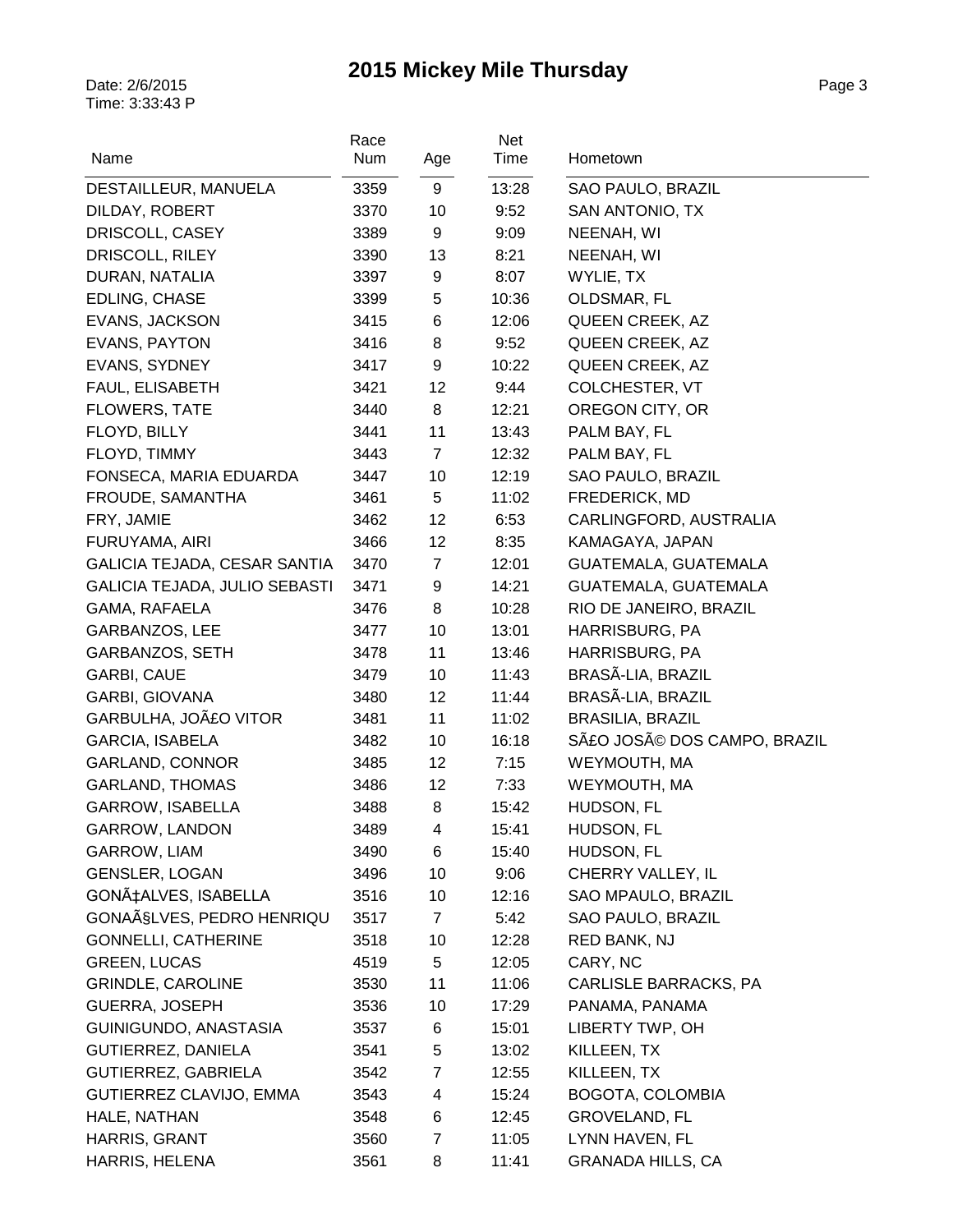| Name                       | Race<br>Num | Age            | Net<br>Time | Hometown                   |
|----------------------------|-------------|----------------|-------------|----------------------------|
| HASBUN PANIAGUA, ALEJANDRO | 3571        | 13             | 10:48       | <b>HEREDIA, COSTA RICA</b> |
| HASSON, MARIA EDUARDA      | 3576        | 9              | 12:42       | SAO PAULO, BRAZIL          |
| HAWES, COHEN               | 3577        | 6              | 10:12       | HAMMONDS PLAINS, CANADA    |
| HAWES, LACHLAN             | 3578        | 8              | 10:49       | HAMMONDS PLAINS, CANADA    |
| HEGELE, AURORA             | 3582        | 6              | 13:40       | <b>BOYNTON BEACH, FL</b>   |
| HENMI, BEATRIZ             | 3586        | 10             | 12:55       | SãO PAULO, BRAZIL          |
| HOBSCHEID, BEN             | 3597        | $\overline{7}$ | 10:50       | ARLINGTON HEIGHTS, IL      |
| <b>HOGGLE, ASHLEIGH</b>    | 3600        | 9              | 9:46        | COVINGTON, LA              |
| HOGUE, DYLAN               | 3601        | 11             | 8:31        | SOLDOTNA, AK               |
| HOGUE, ETHAN               | 3602        | 9              | 10:54       | SOLDOTNA, AK               |
| HOLLINGSWORTH, JOSIE       | 3608        | 9              | 9:01        | <b>BOWLING GREEN, KY</b>   |
| HOTALING, CALLA            | 3619        | $\overline{7}$ | 11:23       | SUFFOLK, VA                |
| HOUSE, AURORA              | 3622        | $\overline{7}$ | 13:49       | WOODSTOCK, CANADA          |
| HOUSE, WILLIAM             | 3623        | 9              | 13:55       | WOODSTOCK, CANADA          |
| HUGHES, MAKAYLA            | 3631        | 10             | 15:19       | LITTLETON, CO              |
| HULL, CAMDEN               | 3632        | 6              | 10:43       | BARBOURSVILLE, VA          |
| HULL, FINN                 | 3633        | 8              | 8:59        | BARBOURSVILLE, VA          |
| HULL, REESE                | 3634        | 6              | 9:48        | BARBOURSVILLE, VA          |
| JACOBS, AVA                | 3658        | 9              | 11:03       | BOULDER, CO                |
| JACOBS, HUNTER             | 3659        | 9              | 11:01       | BOULDER, CO                |
| JIMENEZ, NOLAN             | 4495        | $\overline{7}$ | 12:03       | SAVANNAH, GA               |
| JOL, BILLY                 | 4496        | 10             | 8:19        | BRANTFORD, CANADA          |
| JOL, DESTINY               | 4497        | 11             | 17:10       | BRANTFORD, CANADA          |
| JOL, PALACE                | 4498        | 9              | 8:21        | BRANTFORD, CANADA          |
| KAMINARIS, AUSTIN          | 3697        | 10             | 7:43        | NASHUA, NH                 |
| KEIM, OWEN                 | 3711        | 9              | 11:15       | KNOXVILLE, TN              |
| KHAZEN, GUILHERME          | 3718        | 9              | 11:56       | RIO DE JANEIRO, BRAZIL     |
| KING, BELLA                | 3725        | 3              | 21:31       | KISSIMMEE, FL              |
| KOLB, JOSH                 | 3735        | 9              | 11:45       | MONTICELLO, IL             |
| KOSSEN, FRANCIS            | 3742        | 5              | 16:19       | DEARBORN, MO               |
| KUHN, ETHAN                | 4499        | 9              | 8:34        | LEWIS CENTER, OH           |
| KUSIAK, JONAH              | 3749        | 5              | 13:53       | CHARLOTTE, NC              |
| LAZARTE, MYLES             | 3766        | 6              | 15:09       | SUN PRAIRIE, WI            |
| LEAL, ANA BEATRIZ          | 4500        | 11             | 11:25       | <b>BRASILIA, BRAZIL</b>    |
| LEAVITT, ALEXANDRA         | 3767        | 13             | 14:48       | SAINT PETERSBURG, FL       |
| LEAVITT, GAVIN             | 3769        | 9              | 11:53       | SAINT PETERSBURG, FL       |
| LEDFORD, DANNI             | 3771        | 6              | 12:08       | OTTO, NC                   |
| LEISTEN, KATRINA           | 3778        | 9              | 15:51       | BAKERSFIELD, CA            |
| LEISTEN, REESE             | 3779        | 13             | 15:51       | <b>BAKERSFIELD, CA</b>     |
| LEONARD, LUKA              | 3783        | 6              | 10:15       | HAMMONDS PLAINS, CANADA    |
| LEONARD, SORA              | 3784        | 9              | 14:41       | HAMMONDS PLAINS, CANADA    |
| LOK, BRANDON               | 3802        | 5              | 16:19       | GAINESVILLE, FL            |
| LOK, KEVIN                 | 3803        | 4              | 16:19       | <b>GAINESVILLE, FL</b>     |
| LOK, SOPHIA                | 3804        | 5              | 13:56       | <b>GAINESVILLE, FL</b>     |
| LOPEZ, FRANCHESCA          | 3810        | 13             | 16:15       | KILLEEN, TX                |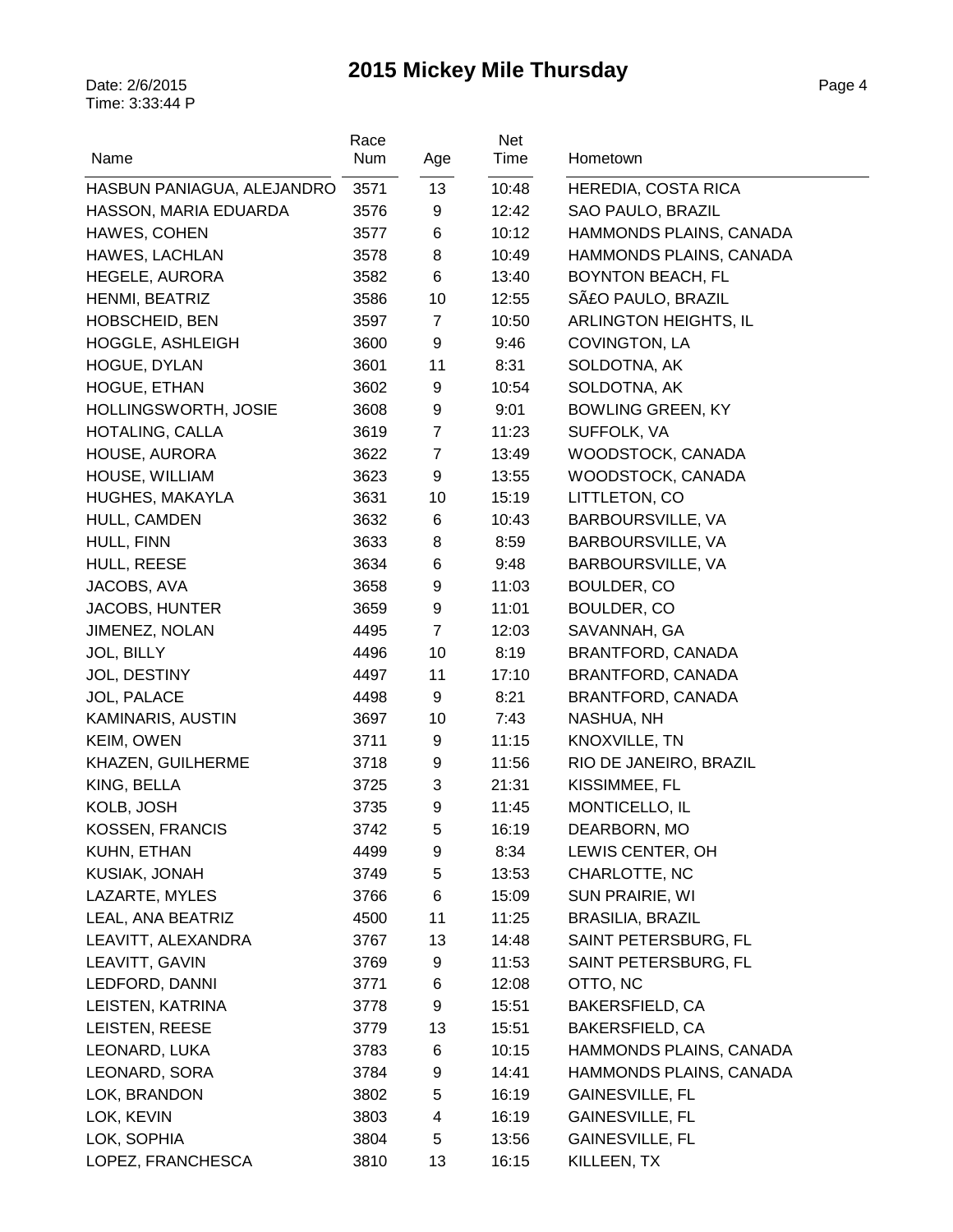| Time<br>Name<br>Num<br>Hometown<br>Age<br>5<br>3811<br>12:47<br>LOPEZ, MIA<br>KILLEEN, TX<br>$\overline{7}$<br>LOUDENBECK, MERCEDES<br>3815<br>11:49<br>SAGINAW, MI |  |
|---------------------------------------------------------------------------------------------------------------------------------------------------------------------|--|
|                                                                                                                                                                     |  |
|                                                                                                                                                                     |  |
|                                                                                                                                                                     |  |
| $\overline{7}$<br>LOWRY, REAGAN<br>3817<br>15:12<br><b>SUMRALL, MS</b>                                                                                              |  |
| MANNARINO, GUILHERME<br>10<br>RIO DE JANEIRO, BRAZIL<br>3837<br>12:02                                                                                               |  |
| MARCELLA, KATRINA<br>4<br>NAUGATUCK, CT<br>3839<br>13:17                                                                                                            |  |
| 12<br>PORTO ALEGRE - RS, BRAZIL<br>MARTELLET, PAOLA<br>3848<br>10:20                                                                                                |  |
| $\overline{7}$<br>MARTIN, CHLOE<br>MOOSE JAW, CANADA<br>3850<br>13:36                                                                                               |  |
| $\overline{7}$<br>MARTIN, TAYLOR<br>NAVARRE, FL<br>4501<br>13:46                                                                                                    |  |
| MARTINEZ, CECIALLY<br>9<br>LOGANSPORT, IN<br>3852<br>9:47                                                                                                           |  |
| 8<br>MARTINEZ, KALANI<br>LOGANSPORT, IN<br>3853<br>12:20                                                                                                            |  |
| MARTY, ROBYN<br>12<br>LAKE ELSINORE, CA<br>3856<br>16:39                                                                                                            |  |
| 9<br>3857<br>16:37<br>LAKE ELSINORE, CA<br>MARTY, RYLEN                                                                                                             |  |
| $\overline{7}$<br>MCNERNEY, DARIA<br><b>GRAND FORKS AFB, ND</b><br>3883<br>11:54                                                                                    |  |
| CHAMBERSBURG, PA<br>MCNEW, BEN<br>3<br>14:31<br>3884                                                                                                                |  |
| 8<br>MCRORY, AMELIA<br>EVANS MILLS, NY<br>3885<br>15:35                                                                                                             |  |
| $\overline{7}$<br>MEAGHER, GENEVIEVE<br>3886<br>HOUSTON, TX<br>11:44                                                                                                |  |
| 5<br>CABA, ARGENTINA<br>MENCIA, AGUSTINA<br>3888<br>22:19                                                                                                           |  |
| MILLER, MADISON<br>12<br>8:33<br>ROUND LAKE, IL<br>3912                                                                                                             |  |
| MIOTTO, JOãO HENRIQUE<br>10<br>11:01<br><b>BRASILIA, BRAZIL</b><br>3916                                                                                             |  |
| MONNERAT, GABRIEL<br>9<br>11:47<br>RIO DE JANEIRO, BRAZIL<br>3927                                                                                                   |  |
| $\overline{4}$<br>MOORE, HELENA<br>CONCORD, NC<br>3931<br>16:13                                                                                                     |  |
| MOORE, HOPE<br>4<br>16:08<br>CONCORD, NC<br>3932                                                                                                                    |  |
| 8<br>MORALES, GABRIEL<br>9:05<br>MERIDA, MEXICO<br>3934                                                                                                             |  |
| $\overline{7}$<br>MUCKLER, ALEX<br>11:34<br>HUNTERSVILLE, NC<br>3944                                                                                                |  |
| 10<br>HUNTERSVILLE, NC<br>MUCKLER, ALLISON<br>11:39<br>3945                                                                                                         |  |
| MULL, MARISSA<br>11<br>PALMYRA, PA<br>3950<br>8:35                                                                                                                  |  |
| 12<br>MULL, SYDNEE<br>3951<br>11:51<br>PALMYRA, PA                                                                                                                  |  |
| 9<br>19:29<br><b>BEL ALTON, MD</b><br>MULLER, ZACHARY<br>4532                                                                                                       |  |
| 11<br>MURPHY, MATTHEW<br>8:20<br>MIDDLE RIDGE, AUSTRALIA<br>3958                                                                                                    |  |
| 3959<br>9<br>9:31<br>MIDDLE RIDGE, AUSTRALIA<br>MURPHY, RYAN                                                                                                        |  |
| NEIDIG, REESE<br>PLYMOUTH, IN<br>3967<br>9<br>10:33                                                                                                                 |  |
| 5<br>NICHOLAS, LUKE<br>EAST BRUNSWICK, NJ<br>3972<br>13:10                                                                                                          |  |
| NIXON, ALLAN<br>4504<br>10<br>9:07<br>CHESAPEAKE, VA                                                                                                                |  |
| NIXON, CHLOE<br>9<br>CLAYTON, NC<br>3979<br>12:30                                                                                                                   |  |
| NIXON, LUKE<br>CLAYTON, NC<br>3980<br>8<br>10:07                                                                                                                    |  |
| NOBLE, NEELA<br>LONDON, CANADA<br>4520<br>13:01<br>6                                                                                                                |  |
| O'BRIEN, MAGGIE<br>8<br>FREDONIA, PA<br>3985<br>13:39                                                                                                               |  |
| O'BRIEN, THERON<br>8<br>FREDONIA, PA<br>3986<br>13:38                                                                                                               |  |
| OLSEN, ABBEY<br>8<br>10:33<br>SOUTH ELGIN, IL<br>4505                                                                                                               |  |
| OLSEN, TYLER<br>8:33<br>SOUTH ELGIN, IL<br>4506<br>10                                                                                                               |  |
| PALINO, ISABELLA<br>4507<br>FREMONT, CA<br>17:00<br>9                                                                                                               |  |
| PAWLAK, IAN<br>9<br>9:11<br>GILBERTS, IL<br>4016                                                                                                                    |  |
| 8<br>DIVINOPOLIS, BRAZIL<br>PEREIRA, JULIA<br>4024<br>10:26                                                                                                         |  |
| CRESTVIEW, FL<br>PEREIRA, MIKEY<br>4025<br>10<br>16:43                                                                                                              |  |
| PETERS, SAMANTHA<br>5<br>SAN ANTONIO, TX<br>4030<br>13:04                                                                                                           |  |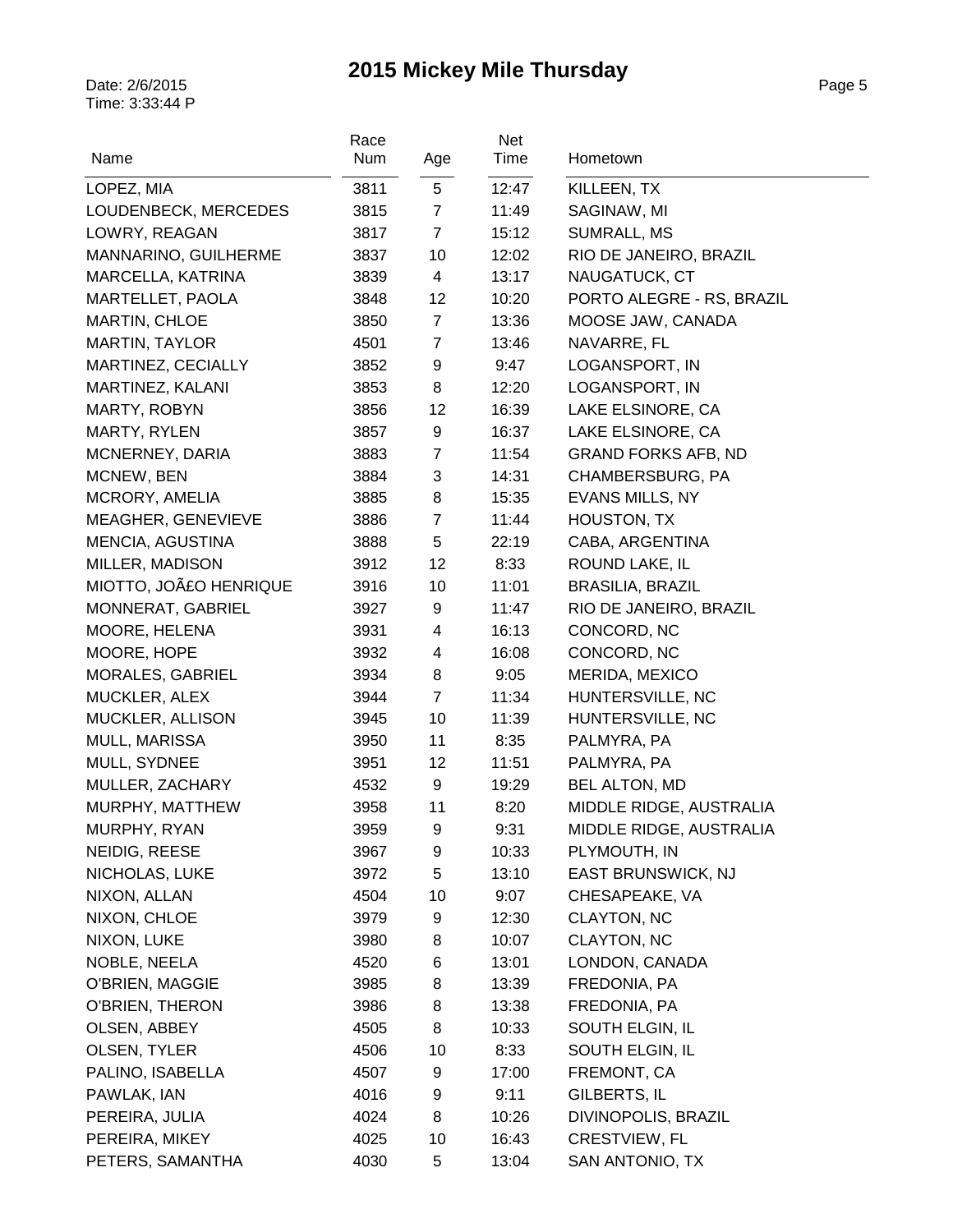| Name                       | Race<br>Num | Age                     | Net<br>Time | Hometown                 |
|----------------------------|-------------|-------------------------|-------------|--------------------------|
| PETRINE, JORDAN            | 4032        | 12                      | 12:46       | MANTENO, IL              |
| PFLUG, EVIE                | 4033        | 5                       | 10:07       | SAN ANTONIO, TX          |
| PINTO, JULIA               | 4045        | $\overline{7}$          | 12:16       | SAO PAULO, BRAZIL        |
| PINTO, VITOR               | 4046        | 10                      | 9:12        | SAO PAULO, BRAZIL        |
| PIOTROWSKI, ETHAN          | 4047        | 9                       | 8:28        | <b>HOOKSETT, NH</b>      |
| PIPKIN, WILLIAM            | 4048        | 8                       | 9:32        | <b>BALTIMORE, MD</b>     |
| POST, JOSHUA               | 4053        | 10                      | 13:46       | <b>HYDE PARK, NY</b>     |
| POWELL, HENRY              | 4055        | 9                       | 8:25        | BELLA VISTA, AUSTRALIA   |
| QUICK, LEEANN              | 4069        | 6                       | 11:46       | CORYDON, IN              |
| QUICK, TAYLOR              | 4070        | 11                      | 11:58       | CORYDON, IN              |
| RAMBY, BLAIR               | 4075        | 6                       | 10:04       | SEABROOK, TX             |
| RAMBY, SKYLAR              | 4076        | $\overline{\mathbf{4}}$ | 13:15       | SEABROOK, TX             |
| RAMIREZ LOPEZ, DAFNE       | 4078        | $\overline{7}$          | 8:40        | ZAPOPAN, MEXICO          |
| RAYMUNDO, ANDREW           | 4080        | 8                       | 10:21       | <b>CELEBRATION, FL</b>   |
| RAYNER, KAYLEE             | 4081        | 8                       | 12:01       | SPRING, TX               |
| REESE, JACKSON             | 4083        | 6                       | 14:48       | LYNCHBURG, VA            |
| REESE, LAYTON              | 4084        | 4                       | 14:48       | LYNCHBURG, VA            |
| REID, MCKENNA              | 4086        | 13                      | 8:26        | WARSZAWA, POLAND         |
| <b>REID, MEGHAN</b>        | 4087        | 9                       | 10:18       | WARSZAWA, POLAND         |
| RENESKI, CARA              | 4092        | 11                      | 10:23       | SHELBY TWP, MI           |
| RICE, QUINLAN              | 4522        | 13                      | 11:57       | BEREA, KY                |
| RICHERSON, GARRETT         | 4105        | $\overline{\mathbf{4}}$ | 11:05       | SPANISH FORT, AL         |
| RIGDEN, ELISABETH          | 4106        | 3                       | 17:29       | NEPEAN, CANADA           |
| RINALDINI, NICOLE          | 4107        | 11                      | 11:08       | SAO PAULO, BRAZIL        |
| RISON, BELLE               | 4111        | 9                       | 10:19       | WINTER GARDEN, FL        |
| RISON, EMMA                | 4112        | 11                      | 9:12        | WINTER GARDEN, FL        |
| RISON, JACOB               | 4113        | 12                      | 7:06        | <b>WINTER GARDEN, FL</b> |
| RIVERA CAMACHO, SEBASTIAN  | 4555        | 12                      | 11:53       | HEREDIA, COSTA RICA      |
| RIVERA MARTINEZ, BRYAN     | 4117        | 8                       | 13:21       | <b>WARNER ROBINS, GA</b> |
| RIVERA MARTINEZ, STEPHANIE | 4118        | 11                      | 12:38       | WARNER ROBINS, GA        |
| RIVERA-SANTOS, SEBASTIAN   | 4119        | 9                       | 11:37       | CAGUAS, PUERTO RICO      |
| ROCHA, GABRIELLA           | 4122        | 9                       | 10:28       | RIO DE JANEIRO, BRAZIL   |
| ROCHA, GIOVANNA            | 4123        | 9                       | 10:29       | RIO DE JANEIRO, BRAZIL   |
| ROJO, ISABEL               | 4137        | 4                       | 15:49       | MEXICO CITY, MEXICO      |
| ROJO, PATRICIO             | 4138        | $\overline{c}$          | 15:53       | MEXICO CITY, MEXICO      |
| RYAN, MAEVE                | 4152        | 9                       | 13:25       | FAIR HAVEN, NJ           |
| SALMONS, ELIJAH            | 4508        | 10                      | 9:26        | TAOS, NM                 |
| SALMONS, JONAH             | 4509        | 8                       | 11:36       | TAOS, NM                 |
| SALMONS, NOAH              | 4510        | 4                       | 15:19       | TAOS, NM                 |
| SALMONSON, GAVIN           | 4156        | 6                       | 11:47       | SMYRNA, TN               |
| SARGENT, MILES             | 4165        | 8                       | 15:30       | MEREDITH, NH             |
| <b>SCHAUMBURG, AIDEN</b>   | 4171        | 5                       | 12:12       | <b>GENEVA, IL</b>        |
| SCHAUMBURG, AUSTIN         | 4172        | 9                       | 8:38        | <b>GENEVA, IL</b>        |
| SCHEMEL, ROBYN             | 4175        | 9                       | 7:56        | <b>WESTFIELD, IN</b>     |
| SCHEMEL, RYAN              | 4176        | 11                      | 7:33        | <b>WESTFIELD, IN</b>     |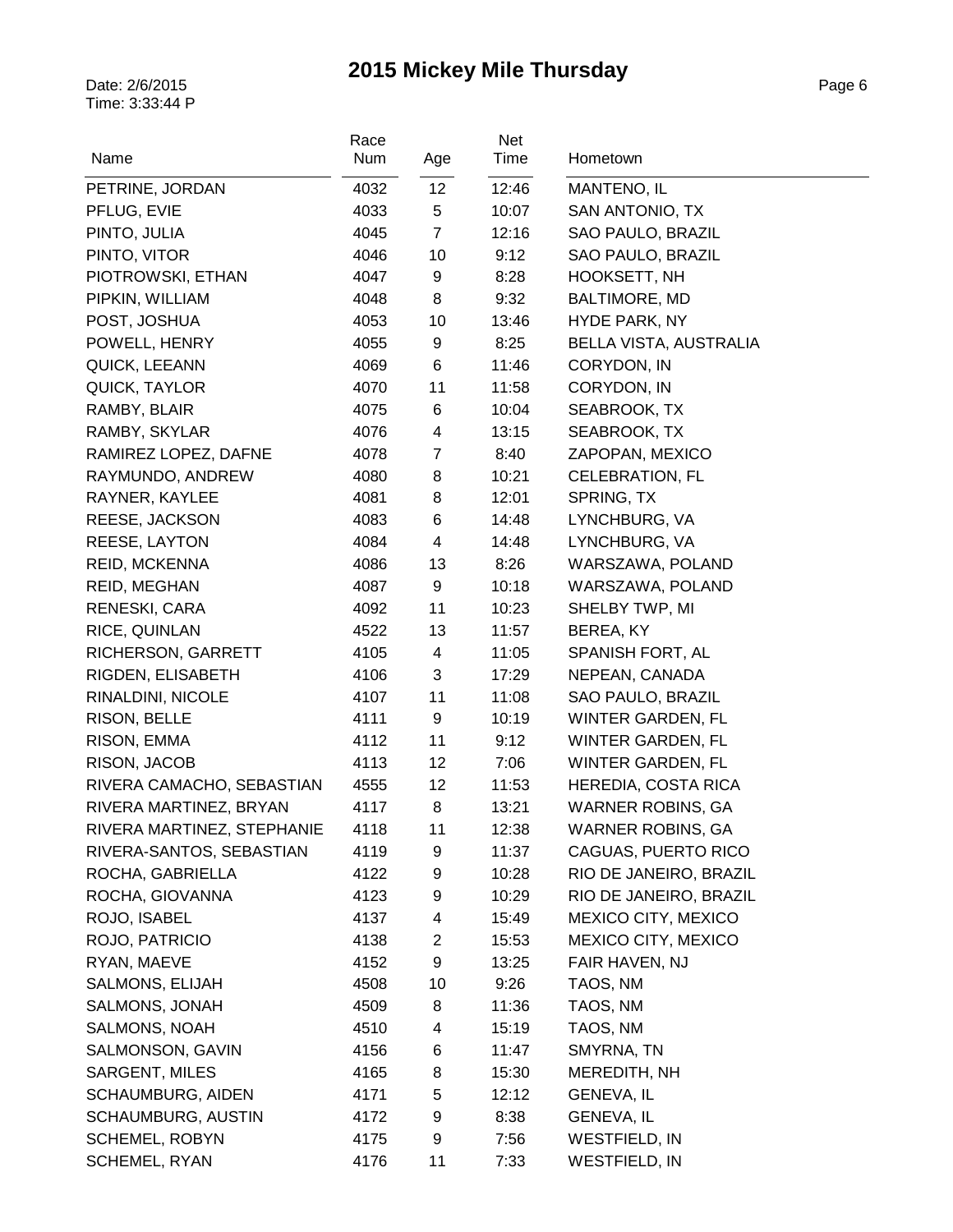| Name                     | Race<br>Num | Age            | Net<br>Time | Hometown                         |
|--------------------------|-------------|----------------|-------------|----------------------------------|
| <b>SCHORY, BENJAMIN</b>  | 4180        | 8              | 11:55       | ELIZABETHTOWN, KY                |
| <b>SCHORY, NATALIE</b>   | 4181        | 11             | 11:51       | ELIZABETHTOWN, KY                |
| SCOTT, ANA               | 4184        | 9              | 13:58       | PAPILLION, NE                    |
| SHAH, RIYA               | 4199        | 10             | 11:21       | HOLMDEL, NJ                      |
| SHAH, RIYA               | 4200        | 10             | 9:23        | HOLMDEL, NJ                      |
| SHAH, SARINA             | 4201        | 12             | 10:01       | HOLMDEL, NJ                      |
| SHIPMAN-PONTON, BRAEDEN  | 4215        | 6              | 11:49       | PALM BEACH GARDENS, FL           |
| SILVA, HENRIQUE          | 4221        | 9              | 12:41       | RIO DE JANEIRO, BRAZIL           |
| SILVA, MARIA CLARA       | 4223        | 12             | 11:09       | RIO DE JANEIRO, BRAZIL           |
| SIMPSON, MADISON         | 4227        | 10             | 13:56       | ABERDEEN, WA                     |
| SMITH, MAKAYLA           | 4238        | 3              | 12:40       | CALEDONIA, WI                    |
| SNELL, ELWOOD            | 4240        | $\overline{4}$ | 13:46       | PALMDALE, CA                     |
| SOTO, AARON              | 4247        | 10             | 12:02       | OVIEDO, FL                       |
| SOTO, HANNAH             | 4248        | 9              | 13:10       | OVIEDO, FL                       |
| SOUCY-BERNIER, CATHERINE | 4249        | $\overline{7}$ | 10:00       | QUEBEC, CANADA                   |
| SOUZA, MARCOS            | 4523        | 13             | 7:32        | PETRÃ <sup>3</sup> POLIS, BRAZIL |
| SPEELMAN, LUKE           | 4253        | 12             | 8:08        | EAST BERLIN, PA                  |
| SPEELMAN, SYLVIA         | 4254        | 9              | 8:48        | <b>EAST BERLIN, PA</b>           |
| STANCOVICH, ARIANNA      | 4262        | 5              | 13:37       | FOLSOM, CA                       |
| STANCOVICH, SERGIO       | 4263        | 9              | 10:02       | FOLSOM, CA                       |
| STONE, BRYCE             | 4271        | 9              | 7:53        | BANTAM, CT                       |
| TEA, ARTHUR              | 4302        | 10             | 27:30       | MARKHAM, CANADA                  |
| TOSH, AMBER              | 4318        | 8              | 12:47       | EGG HARBOR TOWNSHIP, NJ          |
| <b>TRAUGOTT, MADISON</b> | 4511        | 8              | 11:18       | QUEENSBURY, NV                   |
| VAIDYANATHAN, ADITHYA    | 4348        | 10             | 15:29       | PALATINE, IL                     |
| <b>VANBEEK, ASHTON</b>   | 4357        | 6              | 7:51        | NEENAH, WI                       |
| VANBEEK, KAIDEN          | 4358        | 9              | 7:40        | NEENAH, WI                       |
| VERA, CAMILA             | 4364        | 10             | 11:08       | TAUBATé, BRAZIL                  |
| VILLARREAL, YORDANA      | 4381        | 34             | 27:20       | <b>BROWNSVILLE, TX</b>           |
| WAGNER, JOSHUA           | 4524        | 9              | 8:30        | OLEY, PA                         |
| WALL, CARSON             | 4397        | 9              | 9:22        | ALEXANDRIA, KY                   |
| WALSH, BAYDEN HENRY      | 4399        | 6              | 16:49       | KNOXVILLE, TN                    |
| WALSH, COURTLYN-OLIVIA   | 4400        | 10             | 10:55       | KNOXVILLE, TN                    |
| WEAVER, ADDISON          | 4410        | 6              | 12:02       | DARLINGTON, MD                   |
| <b>WEAVER, LANDEN</b>    | 4411        | 4              | 12:03       | DARLINGTON, MD                   |
| WEIBEL, JACKSON          | 4412        | 4              | 15:24       | LITTLETON, CO                    |
| <b>WELLS, ABIGAIL</b>    | 4419        | 10             | 7:10        | LEWIS CENTER, OH                 |
| <b>WESSON, LYLA</b>      | 4422        | 4              | 16:02       | OXFORD, AL                       |
| <b>WESSON, PEYTON</b>    | 4423        | 3              | 16:06       | OXFORD, AL                       |
| WHITE, ABBIE             | 4525        | 13             | 9:25        | LOUISVILLE, KY                   |
| WHITE, BRADY             | 4526        | 6              | 12:09       | LOUISVILLE, KY                   |
| WHITE, MASON             | 4527        | 10             | 9:24        | LOUISVILLE, KY                   |
| WILDER, BRADY            | 4443        | 6              | 10:25       | ABINGDON, MD                     |
| WILLIAMS, ROZLYN         | 4446        | 10             | 14:01       | NAUGATUCK, CT                    |
| WINEBRENNER, HAILEY      | 4454        | $\overline{2}$ | 18:34       | LONDON, OH                       |